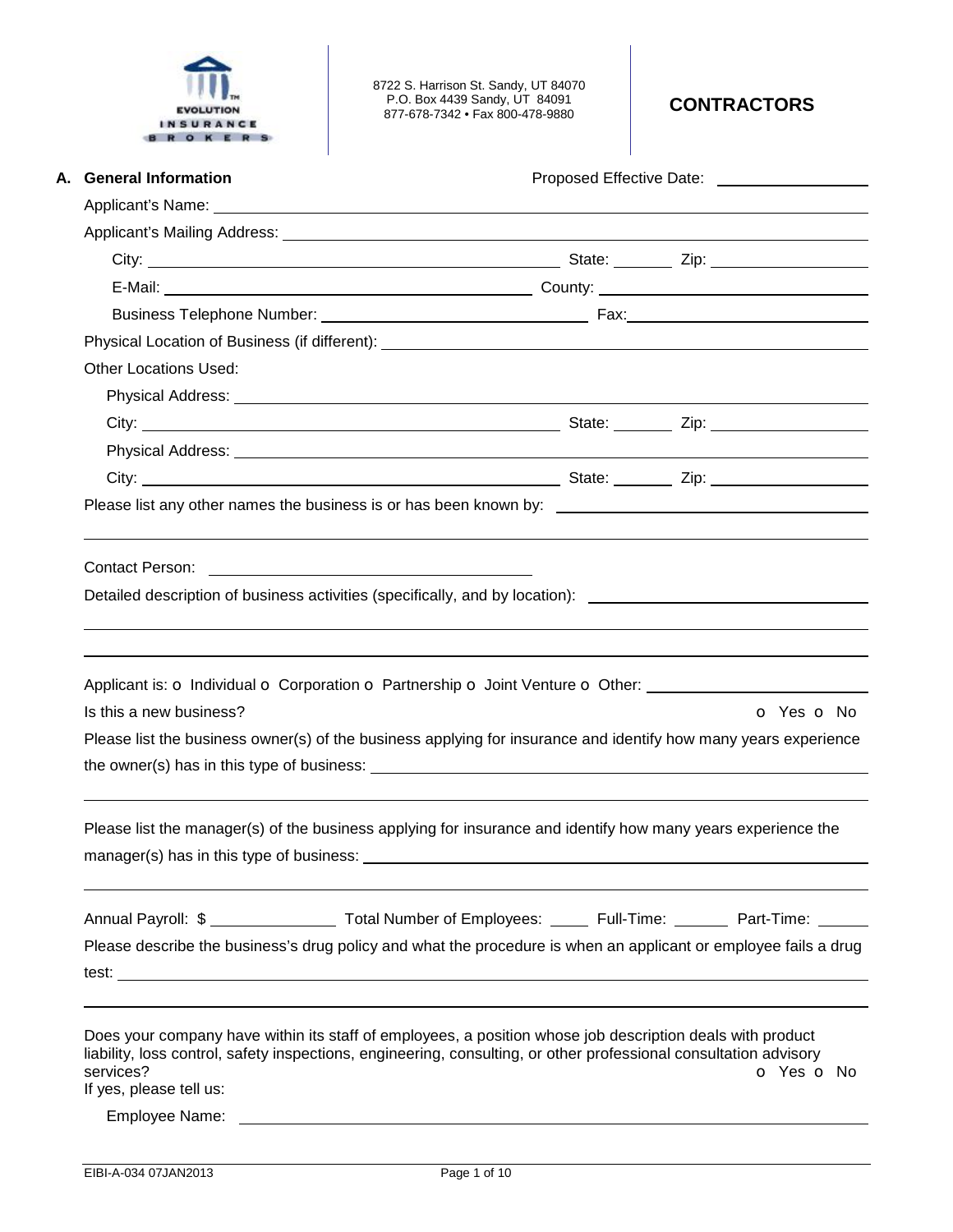E-Mail: E-Mail: E-Mail: E-Mail: E-Mail: E-Mail: E-Mail: E-Mail: E-Mail: E-Mail: E-Mail: E-Mail: E-Mail: E-Mail: E-Mail: E-Mail: E-Mail: E-Mail: E-Mail: E-Mail: E-Mail: E-Mail: E-Mail: E-Mail: E-Mail: E-Mail: E-Mail: E-Mail

Fax: Years with Company:

# **B. Insurance History**

Who is your current insurance carrier (or your last if no current provider)?

Provide name(s) for all insurance companies that have provided Applicant insurance for the last three years:

|                        | Coverage: | Coverage: | Coverage: |
|------------------------|-----------|-----------|-----------|
| Company Name           |           |           |           |
| <b>Expiration Date</b> |           |           |           |
| <b>Annual Premium</b>  | Œ         | w         | ۰D        |

Attach a five year loss/claims history, including details. (REQUIRED)

Have you had any incident, event, occurrence, loss, or Wrongful Act which might give rise to a Claim covered by this Policy, prior to the inception of this Policy? **o** Yes **o** No If yes, please explain:

Has the Applicant, or anyone on the Applicant's behalf, attempted to place this risk in standard markets?

o Yes o No

If the standard markets are declining placement, please explain why:

## **C. Other Insurance**

 

Please provide the following information for all other business-related insurance the Applicant currently carries.

| Coverage Type          |  |   |
|------------------------|--|---|
| <b>Company Name</b>    |  |   |
| <b>Expiration Date</b> |  |   |
| Annual Premium   \$    |  | Œ |

### **D. Desired Insurance**

Per Act/Aggregate **OR** Per Person/Per Act/Aggregate

| $\circ$ | \$50,000/\$100,000    | O       | \$25,000/\$50,000/\$100,000     |
|---------|-----------------------|---------|---------------------------------|
| O       | \$150,000/\$300,000   | $\circ$ | \$75,000/\$150,000/\$300,000    |
| $\circ$ | \$250,000/\$1,000,000 | O       | \$100,000/\$250,000/\$1,000,000 |
| $\circ$ | \$500,000/\$1,000,000 | O       | \$250,000/\$500,000/\$1,000,000 |
| O       | Other:                | О       | Other:                          |

**Self-Insured Retention (SIR):** o \$1,000 (Minimum) o \$1,500 o \$2,500 o \$5,000 o \$10,000

### **E. Business Activities**

 

List all location(s) Owned, Leased, Rented, and where service and operations are conducted:

1. Contractor's license # State in which you do business: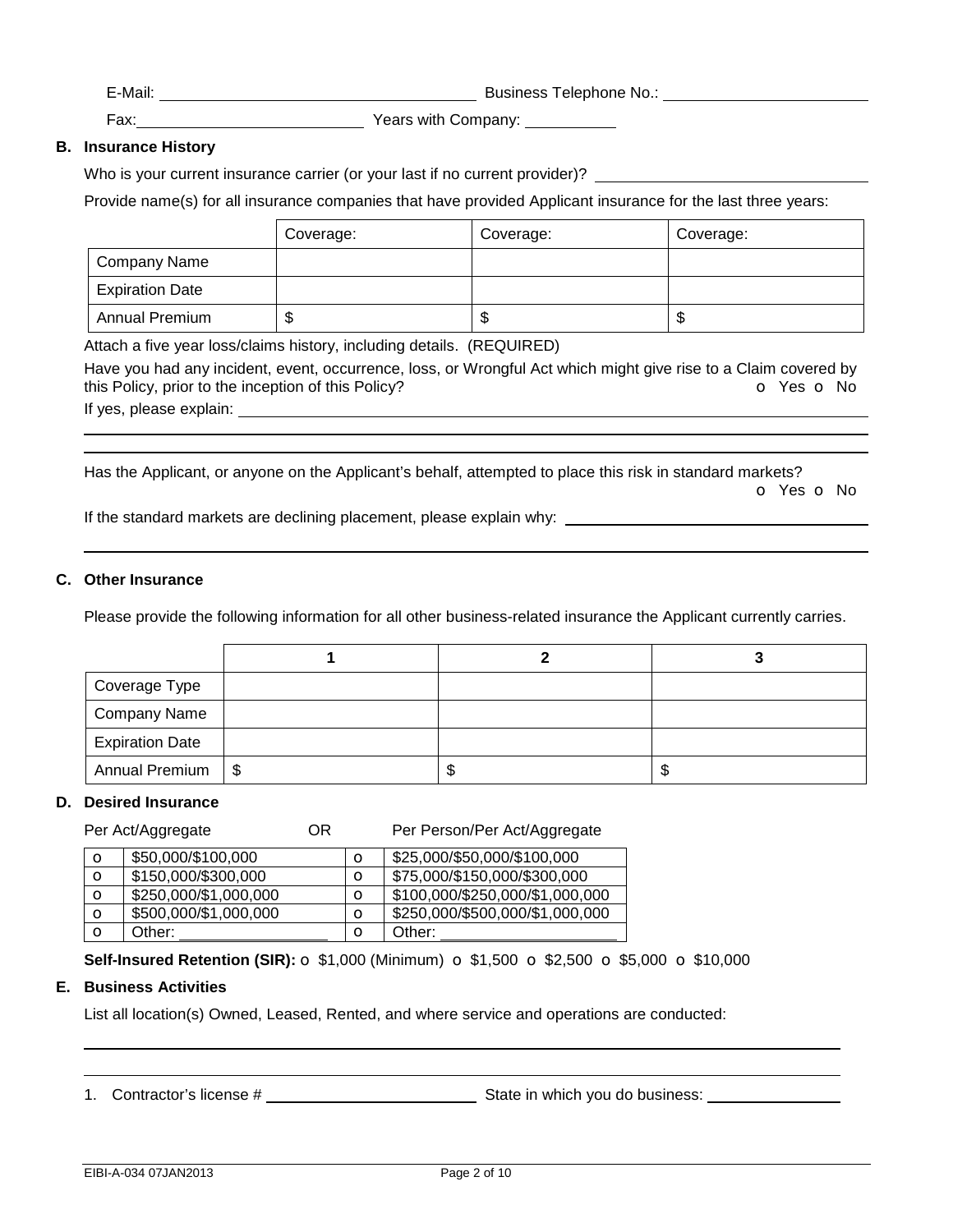| 2. Percentage of operations:               |                                                               |                                                                                                         |  |  |  |
|--------------------------------------------|---------------------------------------------------------------|---------------------------------------------------------------------------------------------------------|--|--|--|
|                                            | General Contractor $\%$ Subcontractor $\%$ Owner/Builder $\%$ |                                                                                                         |  |  |  |
| 3. List your estimates for next 12 months: |                                                               |                                                                                                         |  |  |  |
|                                            |                                                               | Direct Payroll \$______________________Contract Costs \$______________________Gross Receipts \$________ |  |  |  |
| 4. Indicate the amounts for prior years:   |                                                               |                                                                                                         |  |  |  |
| 20 Direct Payroll \$                       | Contract Costs \$                                             | Gross Receipts \$                                                                                       |  |  |  |
| 20 Direct Payroll \$                       | Contract Costs \$                                             | Gross Receipts \$                                                                                       |  |  |  |
| Direct Payroll \$<br>20                    | Contract Costs \$                                             | Gross Receipts \$                                                                                       |  |  |  |

- 5. Indicate the percentage of construction work performed by you: New Construction \_\_\_\_% Commercial \_\_\_\_\_% Inside Building \_\_\_\_% Remodeling \_\_\_\_\_% Residential \_\_\_\_\_\_% Outside Building \_\_\_\_\_\_% Other \_
- 6. Using percentage of payroll (under *Direct*) and percentage of contract costs (under *Subbed*), indicate the anticipated percentage of construction work you will perform over the next 12 months.

| <b>TYPE OF</b><br><b>WORK</b>    | <b>DIRECT</b> | <b>SUBBED</b> | <b>TYPE OF</b><br><b>WORK</b> | <b>DIRECT</b> | <b>SUBBED</b> | <b>TYPE OF</b><br><b>WORK</b> | <b>DIRECT</b> | <b>SUBBED</b> |
|----------------------------------|---------------|---------------|-------------------------------|---------------|---------------|-------------------------------|---------------|---------------|
| <b>Blasting</b>                  |               |               | Grading                       |               |               |                               |               |               |
| <b>Bridge</b><br><b>Building</b> |               |               | Insulation                    |               |               |                               |               |               |
| Carpentry                        |               |               | Maintenance                   |               |               |                               |               |               |
| Concrete                         |               |               | Masonry                       |               |               |                               |               |               |
| Demolition                       |               |               | Mechanical                    |               |               |                               |               |               |
| <b>Drilling</b>                  |               |               | Painting                      |               |               |                               |               |               |
| Earthquake<br>Repair             |               |               | Plastering                    |               |               |                               |               |               |
| Electrical                       |               |               | Plumbing                      |               |               |                               |               |               |
| Excavation                       |               |               | Other<br>(describe)           |               |               |                               |               |               |

- 7. Describe any significant projects (accounting for more than 10% of total revenue any one year) which you have performed during the past five years:
- 8. List current projects or those scheduled to commence over the next twelve months: (Attach separate sheet if necessary.)

| <b>LOCATION</b> | <b>TYPE</b> | <b>START</b><br><b>DATE</b> | <b>ENDING</b><br><b>DATE</b> | <b>HARD</b><br><b>COSTS</b> | <b>SOFT COSTS</b> |
|-----------------|-------------|-----------------------------|------------------------------|-----------------------------|-------------------|
|                 |             |                             |                              |                             |                   |
|                 |             |                             |                              |                             |                   |
|                 |             |                             |                              |                             |                   |

- 9. Indicate the type of security used on a project:  $\bullet$  Fencing  $\bullet$  Lighting  $\bullet$  Watchman
- 10. Have you allowed or will you allow your license to be used by any other contractor for a project on which you have worked? **blue vertical**  $\bullet$  Yes  $\bullet$  No. **O** Yes  $\bullet$  No. **O** Yes  $\bullet$  No. **O** Yes  $\bullet$  No.
- 11. Has any licensing authority taken any action against you? **o State State State State Authority** on No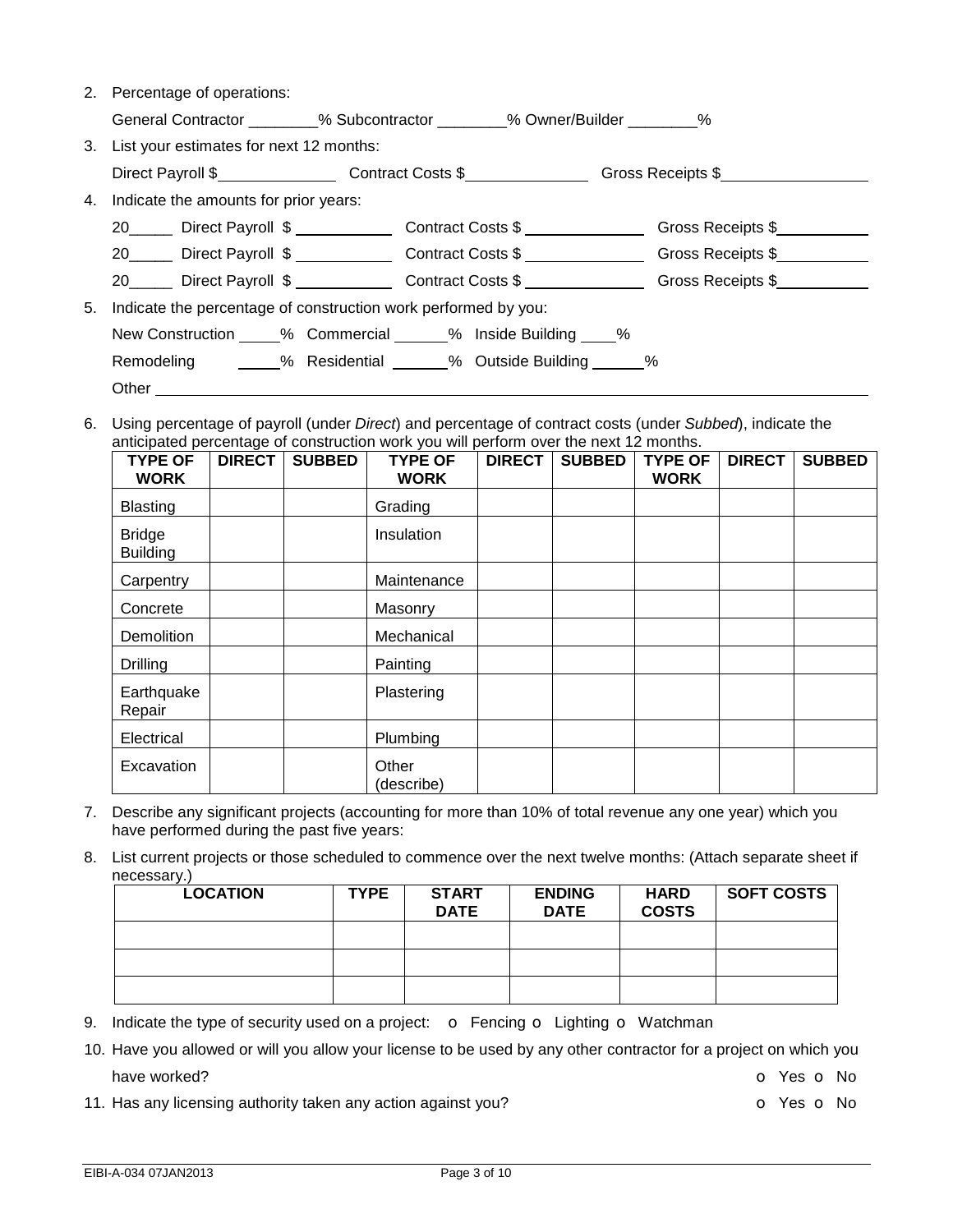| 13. Have you been involved or will you or any subcontractors be involved with blasting operations or hazardous |            |
|----------------------------------------------------------------------------------------------------------------|------------|
| or unusual work activity?                                                                                      | O Yes O No |

12. Have you built or will you build on hillsides, terraces, landfills, or subsidence areas? **o** Yes **o** No

14. Have you built or will you build/construct buildings or other structures in excess of four stories? o Yes o No

- 15. Have you been involved or will you or your subcontractors be involved in any removal of asbestos, PCB's, or other hazardous materials? **of the COV** of Yes only the COV of Yes only the COV of Yes only the COV of Yes only the COV of Yes only the COV of Yes only the COV of Texas and COV of Texas and COV of Texas and COV of Texas an
- 16. Have you been involved or will you or your subcontractors be involved in removal or work on fuel tanks or pipelines? **o** Yes **o** No

┯

17. If you are a roofing contractor or otherwise perform roofing work, what percentage of operations is:

| Hot Tar                                                                                                      | %          | Excess of four (4)<br>stories | %                        |
|--------------------------------------------------------------------------------------------------------------|------------|-------------------------------|--------------------------|
| Foam Application                                                                                             | $\%$       | N/A                           | $\frac{0}{0}$            |
| 18. Have you performed or will you or your subcontractors perform any work below grade?                      | o Yes o No |                               |                          |
| 19. Maximum depth _____________________ % of operations: _______________                                     |            |                               |                          |
| 20. Any shoring, underpinning, cofferdam, or caisson work?                                                   |            |                               | O Yes O No               |
|                                                                                                              |            |                               |                          |
| 21. Have you worked or will you or your employees work under U.S. Longshoremen's and Harbor Workers' Act or  |            |                               |                          |
| Jones Maritime Act?                                                                                          |            |                               | O Yes O No               |
| 22. Do you have operations other than contracting?                                                           |            |                               | o Yes o No               |
| 23. Covered by other insurance?                                                                              |            |                               | <b>O</b> Yes <b>O</b> No |
|                                                                                                              |            |                               |                          |
| 24. Are these operations to be covered by this Insurance?                                                    |            |                               | o Yes o No               |
| 25. If you are a general contractor or developer, are adequate records kept of certificates of insurance and |            |                               |                          |
| contractual agreements with subcontractors?                                                                  |            |                               | <b>o</b> Yes <b>o</b> No |
| 26. Limit Required __________________________________Written contract?                                       |            |                               | o Yes o No               |
| If no, during the pendency of the policy to which this application is attached, do you warrant that adequate |            |                               |                          |
| records of certificates of insurance and contractual agreements with subcontractors will be kept?            |            |                               |                          |
|                                                                                                              |            |                               | O Yes O No               |
| If yes, do you warrant that during the pendency of the policy to which this application is attached you will |            |                               |                          |
| continue to keep adequate records of certificates of insurance and contractual agreements with               |            |                               |                          |
| subcontractors?                                                                                              |            |                               | O Yes O No               |
| 27. Has or will any of your work involve the construction of or for condominiums, townhouses, or apartments? |            |                               |                          |
|                                                                                                              |            |                               | o Yes o No               |
| If yes, is the work new construction?                                                                        |            |                               | o Yes o No               |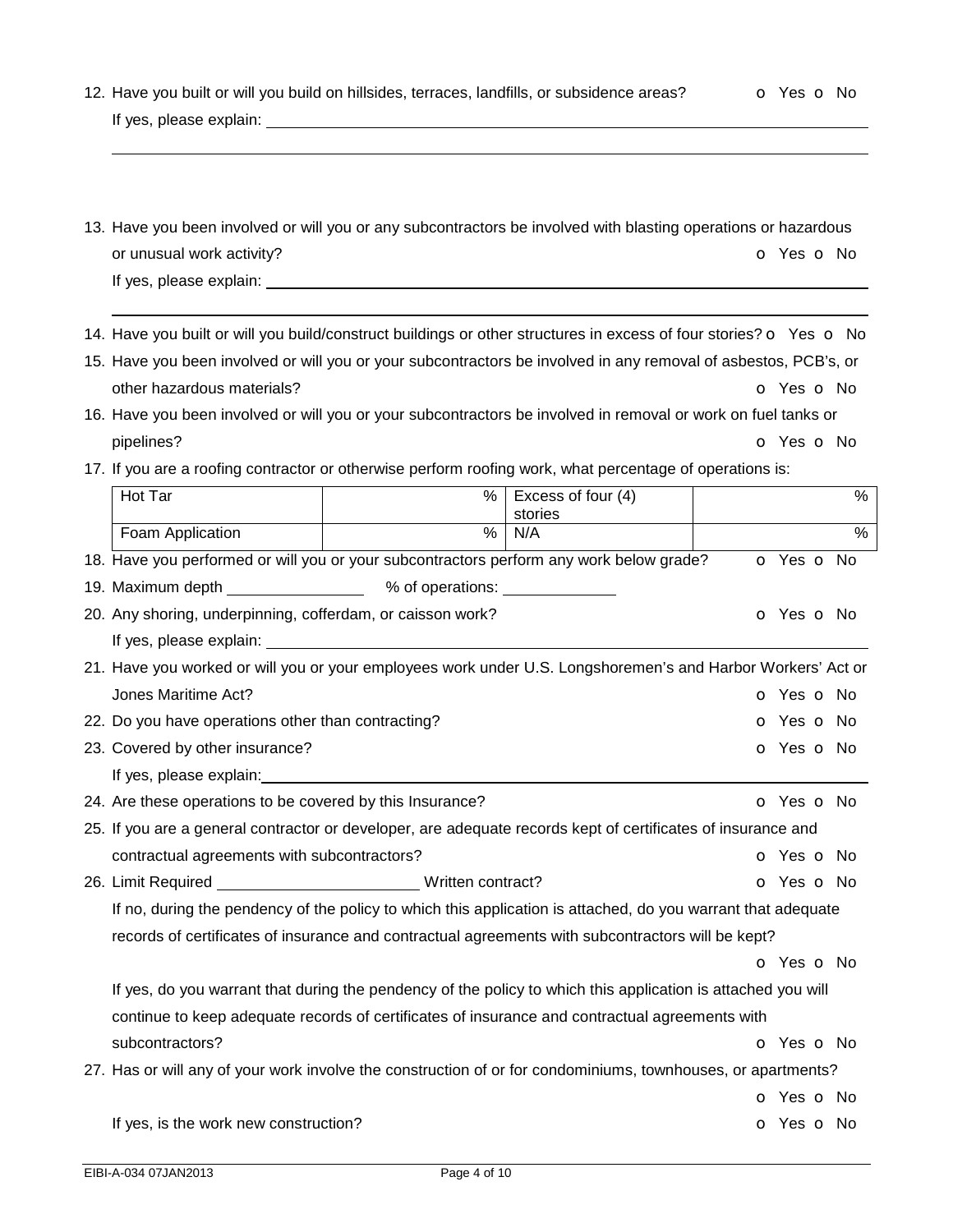|    | 28. Repair only?                                                              |                                         |                                                                                                                                                                                                                                | <b>o</b> Yes <b>o</b> No |
|----|-------------------------------------------------------------------------------|-----------------------------------------|--------------------------------------------------------------------------------------------------------------------------------------------------------------------------------------------------------------------------------|--------------------------|
|    | 29. Any tract homes?                                                          |                                         |                                                                                                                                                                                                                                | <b>o</b> Yes <b>o</b> No |
|    |                                                                               |                                         |                                                                                                                                                                                                                                |                          |
|    |                                                                               |                                         | 30. During the past five years, has any insurer ever cancelled, declined, or refused to issue similar insurance to                                                                                                             |                          |
|    | any applicant?                                                                |                                         |                                                                                                                                                                                                                                | <b>o</b> Yes <b>o</b> No |
|    |                                                                               |                                         |                                                                                                                                                                                                                                |                          |
|    |                                                                               |                                         |                                                                                                                                                                                                                                |                          |
|    |                                                                               |                                         | 31. Has any lawsuit ever been filed; or any claim otherwise been made against your company, or any partnership                                                                                                                 |                          |
|    |                                                                               |                                         | or joint venture of which you have been a member or your company's predecessors in business, or against                                                                                                                        |                          |
|    |                                                                               |                                         | any person, company, or entities on whose behalf your company has assumed liability? $\bullet$ Yes $\bullet$ No                                                                                                                |                          |
|    |                                                                               |                                         | (For the purpose of this application, a claim means a receipt of a demand for money, services, or arbitration.)                                                                                                                |                          |
|    |                                                                               |                                         |                                                                                                                                                                                                                                |                          |
|    |                                                                               |                                         |                                                                                                                                                                                                                                |                          |
|    |                                                                               |                                         | 32. Is your company aware of any facts, circumstances, incidents, situations, damages or accidents – including                                                                                                                 |                          |
|    |                                                                               |                                         | but not limited to faulty or defective workmanship, product failure, construction dispute, property damage or                                                                                                                  |                          |
|    |                                                                               |                                         | construction worker injury) that a reasonably prudent person might expect to give rise to a claim or lawsuit,                                                                                                                  |                          |
|    | whether valid or not, which might directly or indirectly involve the company? |                                         |                                                                                                                                                                                                                                | <b>o</b> Yes <b>o</b> No |
|    |                                                                               |                                         |                                                                                                                                                                                                                                |                          |
|    |                                                                               |                                         | 33. Number of Total Staff: Full Time: Full Time: Part Time: Time: The State Time: The State Time: The State Time: The State Time: The State Time: The State Time: The State Time: The State Time: The State Time: The State Ti |                          |
|    |                                                                               |                                         | 34. Number of non-operational employees (salesman, collectors, messengers, drivers, draftsmen, clerical)?                                                                                                                      |                          |
|    |                                                                               |                                         | 35. Provide list of equipment to be insured under any coverage issued using a separate form.                                                                                                                                   |                          |
|    |                                                                               |                                         |                                                                                                                                                                                                                                |                          |
|    | 37. Total annual payroll                                                      | $\frac{1}{2}$                           |                                                                                                                                                                                                                                |                          |
| а. | Operations payroll                                                            | $\frac{1}{2}$                           |                                                                                                                                                                                                                                |                          |
| b. | <b>Office and Clerical</b>                                                    | \$                                      |                                                                                                                                                                                                                                |                          |
| c. | <b>Executive and Management</b>                                               | $\frac{1}{2}$                           |                                                                                                                                                                                                                                |                          |
| d. | <b>Driver</b>                                                                 | <u> 1990 - Johann Barbara, martin a</u> |                                                                                                                                                                                                                                |                          |
| е. | Other                                                                         |                                         |                                                                                                                                                                                                                                |                          |
|    |                                                                               |                                         |                                                                                                                                                                                                                                |                          |
|    | 38. Total gross annual receipt for all business operations: \$                |                                         |                                                                                                                                                                                                                                |                          |
|    |                                                                               |                                         | 39. Total gross annual receipt from building trades contracted services: \$                                                                                                                                                    |                          |
|    | Note: May or may not be the same.                                             |                                         |                                                                                                                                                                                                                                |                          |
|    | 40. Indicate Gross Receipts by class of service performed:                    |                                         |                                                                                                                                                                                                                                |                          |

|                                      | <b>GROSS RECEIPTS</b><br>BY TYPE OF SERVICE | <b>GROSS ANNUAL</b><br><b>PAYROLL</b><br>BY TYPE OF SERVICE |
|--------------------------------------|---------------------------------------------|-------------------------------------------------------------|
| Crane Rentals with operator services | ۰D                                          |                                                             |
| l General Contractor Services        | ۰D                                          |                                                             |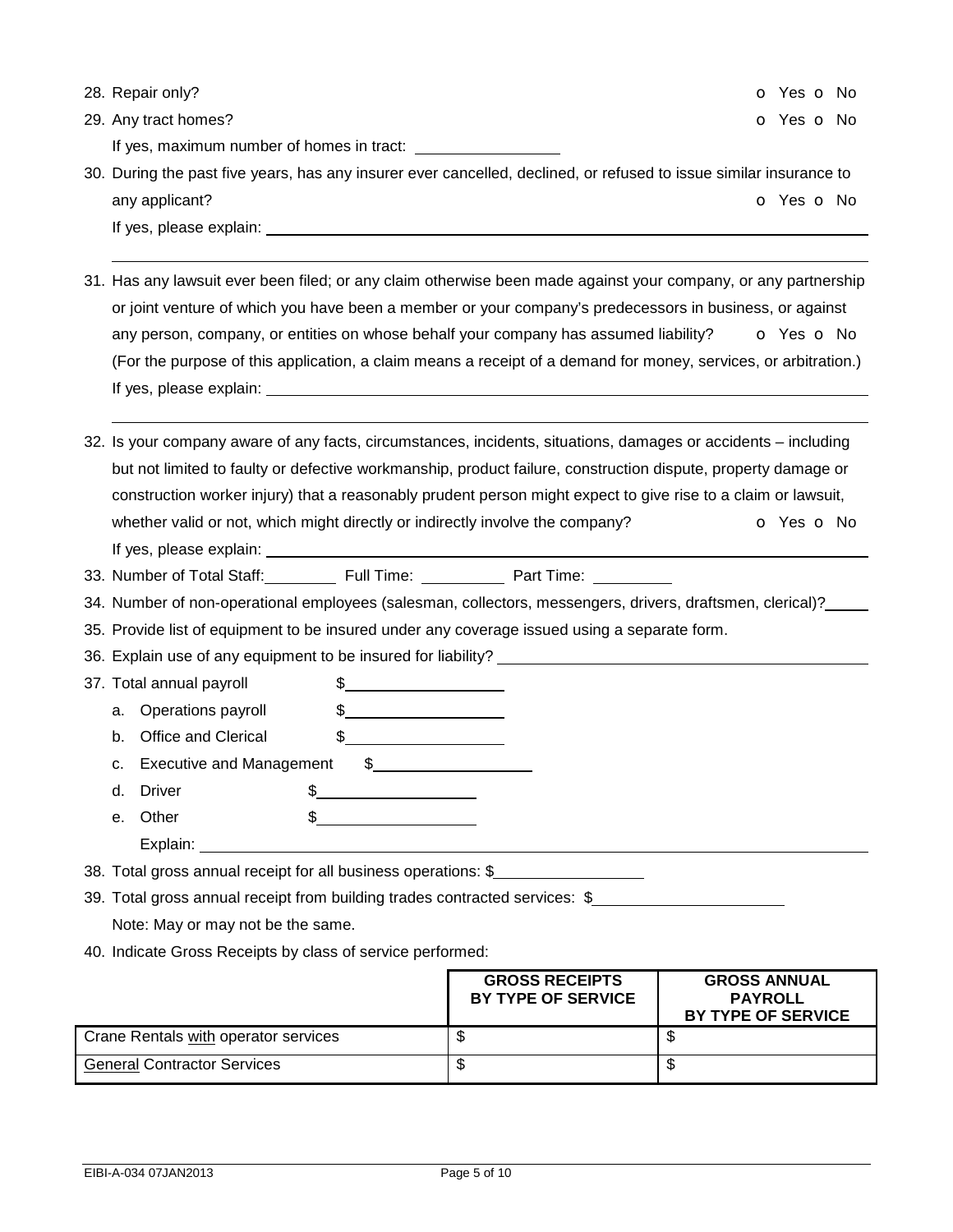|                                                                                                                                                                                                                  | <b>GROSS RECEIPTS</b><br>BY TYPE OF SERVICE | <b>GROSS ANNUAL</b><br><b>PAYROLL</b> |
|------------------------------------------------------------------------------------------------------------------------------------------------------------------------------------------------------------------|---------------------------------------------|---------------------------------------|
|                                                                                                                                                                                                                  |                                             | BY TYPE OF SERVICE                    |
| Air Conditioning Systems or Equipment Dealers or<br>Distributors, and installation, Servicing or repair (no<br>household type Appliances or room air<br>conditioners).                                           | $\mathfrak{S}$                              | \$                                    |
| Appliances and Accessories Installation, servicing<br>or repair - household (no television or radio<br>receiving set installation, servicing or repair).                                                         | \$                                          | \$                                    |
| Carpentry - construction of residential Property not<br>exceeding three stories in height (Including private<br>garages).                                                                                        | $\overline{\mathbf{S}}$                     | \$                                    |
| Carpentry - interior (including installation of doors,<br>floors, windows, cabinets, and hardwood or parquet<br>flooring).                                                                                       | $\overline{\mathcal{G}}$                    | \$                                    |
| Carpentry - N.O.C. (no shop only operations).                                                                                                                                                                    | \$                                          | \$                                    |
| Carpet, Rug, Furniture, or Upholstery Cleaning on<br>customers' premises                                                                                                                                         | $\overline{\mathcal{S}}$                    | \$                                    |
| Door, Window or Assembled Millwork - Installation<br>- metal                                                                                                                                                     | \$                                          | \$                                    |
| Driveway, Parking Area or Sidewalk - Paving or<br>repaving (no clearing of right -of-way, Earth or rock<br>excavation, or filling or grading of land)                                                            | $\mathfrak{S}$                              | \$                                    |
| Drywall or Wallboard Installation                                                                                                                                                                                | \$                                          | \$                                    |
| Electrical Work - within buildings (including wiring<br>and installation or repair of electrical fixtures and<br>appliances, and incidental outside work; no alarm,<br>alarm systems or machinery installation). | \$                                          | \$                                    |
| <b>Fence Erection Contractors</b>                                                                                                                                                                                | \$                                          | \$                                    |
| Floor Covering Installation - not ceramic tile or<br>stone                                                                                                                                                       | \$                                          | \$                                    |
| Furniture or Fixtures - installation in offices or<br>Stores - portable - metal or wood                                                                                                                          |                                             |                                       |
| Glass Dealers and Glaziers (no shop only<br>operations)                                                                                                                                                          | \$                                          | \$                                    |
| Heating or Combined Heating and Air Conditioning<br>Systems or Equipment - dealers or distributors and<br>Installation, servicing or repair (no liquefied<br>petroleum Gas equipment sales or work).             | \$                                          | \$                                    |
| House Furnishings installation (including incidental<br>Upholstering and floor covering installation)                                                                                                            | \$                                          | \$                                    |
| <b>Interior Decorators</b>                                                                                                                                                                                       | \$                                          | \$                                    |
| Landscape Gardening (no excavation)                                                                                                                                                                              | \$                                          | \$                                    |
| <b>Masonry Contractors</b>                                                                                                                                                                                       | \$                                          | \$                                    |
| Metal Erection - decorative or artistic Metal<br>Erection – in the construction of dwellings not<br>exceeding two stories in height.                                                                             | \$                                          | \$                                    |
| Metal Erection - nonstructural - N.O. C.                                                                                                                                                                         | \$                                          | \$                                    |
| Office Machines - installation, inspection,<br>Adjustment or repair.                                                                                                                                             | \$                                          | \$                                    |
| Painting - buildings or structures (exterior painting<br>does not exceed 10% of gross annual receipts)                                                                                                           | \$                                          | \$                                    |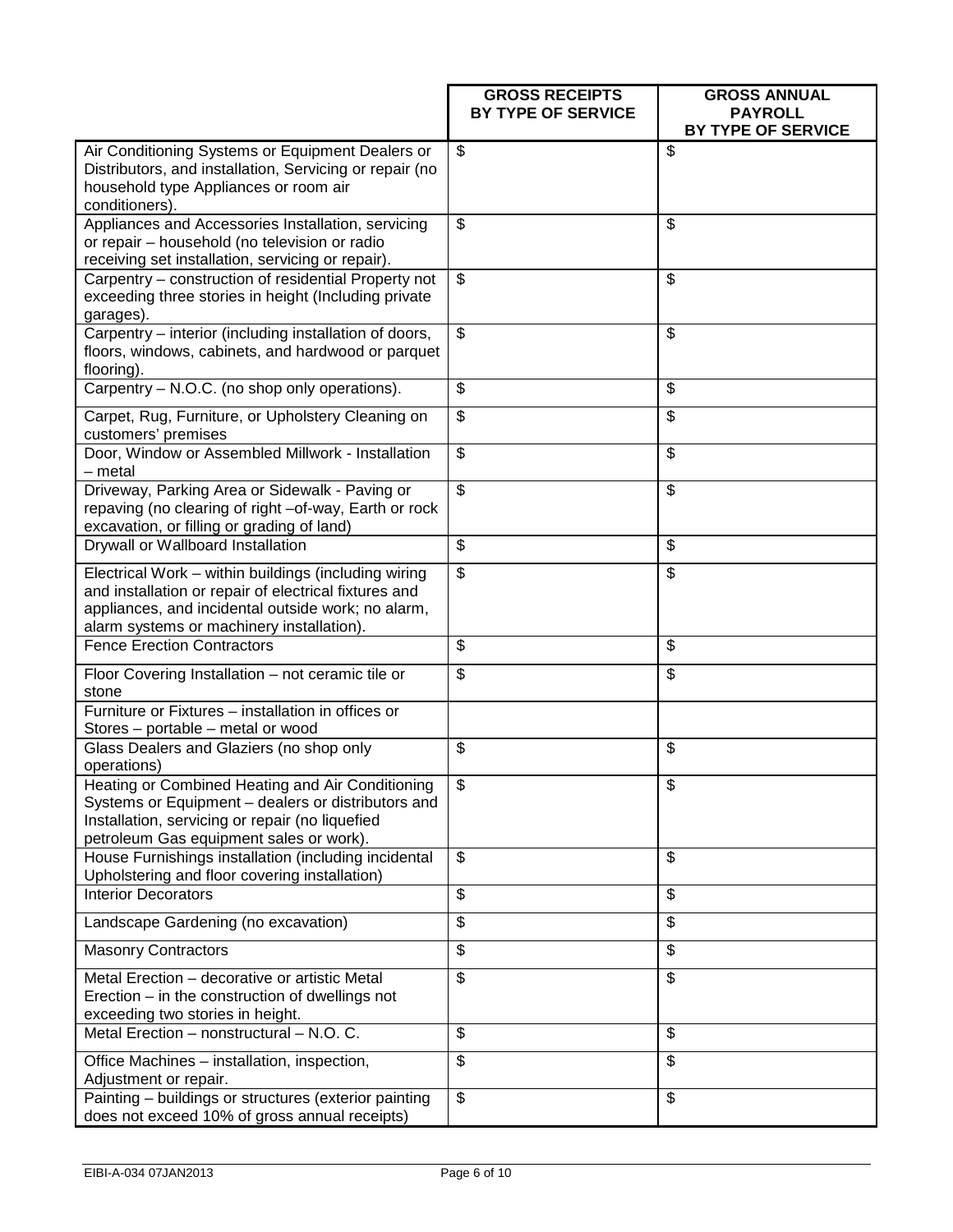|                                                                                                                                                                                                             | <b>GROSS RECEIPTS</b><br><b>BY TYPE OF SERVICE</b> | <b>GROSS ANNUAL</b><br><b>PAYROLL</b><br>BY TYPE OF SERVICE |
|-------------------------------------------------------------------------------------------------------------------------------------------------------------------------------------------------------------|----------------------------------------------------|-------------------------------------------------------------|
| Paperhanging                                                                                                                                                                                                | \$                                                 | \$                                                          |
| Plastering or Stucco Work                                                                                                                                                                                   | \$                                                 | \$                                                          |
| Plumbing – commercial and industrial (including<br>building connections, shop and display)                                                                                                                  | $\overline{\$}$                                    | \$                                                          |
| Plumbing - residential or domestic (including house<br>connections, shop and display rooms)                                                                                                                 | $\overline{\mathcal{S}}$                           | \$                                                          |
| Tile, Stone, Marble, Mosaic or Terrazzo Work -<br>Interior construction (including incidental exterior<br>work).                                                                                            | $\overline{\$}$                                    | $\overline{\mathcal{S}}$                                    |
| <b>Garage Door Installation</b>                                                                                                                                                                             | $\overline{\mathcal{G}}$                           | \$                                                          |
| Storage Building and Carport Installation                                                                                                                                                                   | \$                                                 | $\overline{\mathcal{S}}$                                    |
| <b>Framing Contractor</b>                                                                                                                                                                                   | \$                                                 | \$                                                          |
| <b>Roofing Contractor Services</b>                                                                                                                                                                          | \$                                                 | \$                                                          |
| <b>Siding Contractor Services</b>                                                                                                                                                                           | \$                                                 | \$                                                          |
| <b>Gutter and Downspout Services</b>                                                                                                                                                                        | $\overline{\mathcal{S}}$                           | \$                                                          |
| <b>Sprinkler Service Contractor</b>                                                                                                                                                                         | \$                                                 | \$                                                          |
| <b>Curb and Gutter Contractor</b>                                                                                                                                                                           | \$                                                 | $\overline{\mathcal{G}}$                                    |
| <b>Stucco Contractor</b>                                                                                                                                                                                    | \$                                                 | \$                                                          |
| Alarm System and Security Cameras                                                                                                                                                                           | \$                                                 | \$                                                          |
| Television, Stereo DVD, and Related Home Sound<br>Systems and Business.                                                                                                                                     | \$                                                 | \$                                                          |
| $\overline{All}$ and any other $-$ explain:                                                                                                                                                                 | $\overline{\mathcal{S}}$                           | \$                                                          |
| TOTAL (must equal all of the above):                                                                                                                                                                        | \$                                                 | \$                                                          |
| Note: Only those services noted will be provided coverage under any insurance issued.<br>41. Identify, from the equipment list provided, the units with rubber tires, which are driven on the public roads: |                                                    |                                                             |
| 42. How many pieces of truck driven equipment are driven over public roads?<br>Explain:<br>43. How many of the above are registered and licensed as vehicles?                                               |                                                    |                                                             |

- 44. Are equipment operators required to be licensed in your State? **o COM** O Yes O No
- 45. Are contractors using equipment with long booms required to obtain a permit prior to use in your city or state?

o Yes o No

- 46. What type of license(s), i.e., general contractor, electrical, etc., do you hold? \_\_\_\_\_\_\_\_\_\_\_\_\_\_\_\_\_\_\_\_\_\_\_\_
- 47. Describe any contracting operation, or other business discontinued in the past five (5) years. \_\_\_\_\_\_\_\_\_\_\_

| 48. Does Applicant perform renovation work involving structural change to load-bearing walls? | <b>o</b> Yes <b>o</b> No |  |
|-----------------------------------------------------------------------------------------------|--------------------------|--|
| 49. Does Applicant perform external work above three stories?                                 | O Yes O No               |  |
| 50. Does Applicant lease or rent equipment to others?                                         | <b>O</b> Yes <b>O</b> No |  |
| 51. Does Applicant lease or rent equipment from others?                                       | O Yes O No               |  |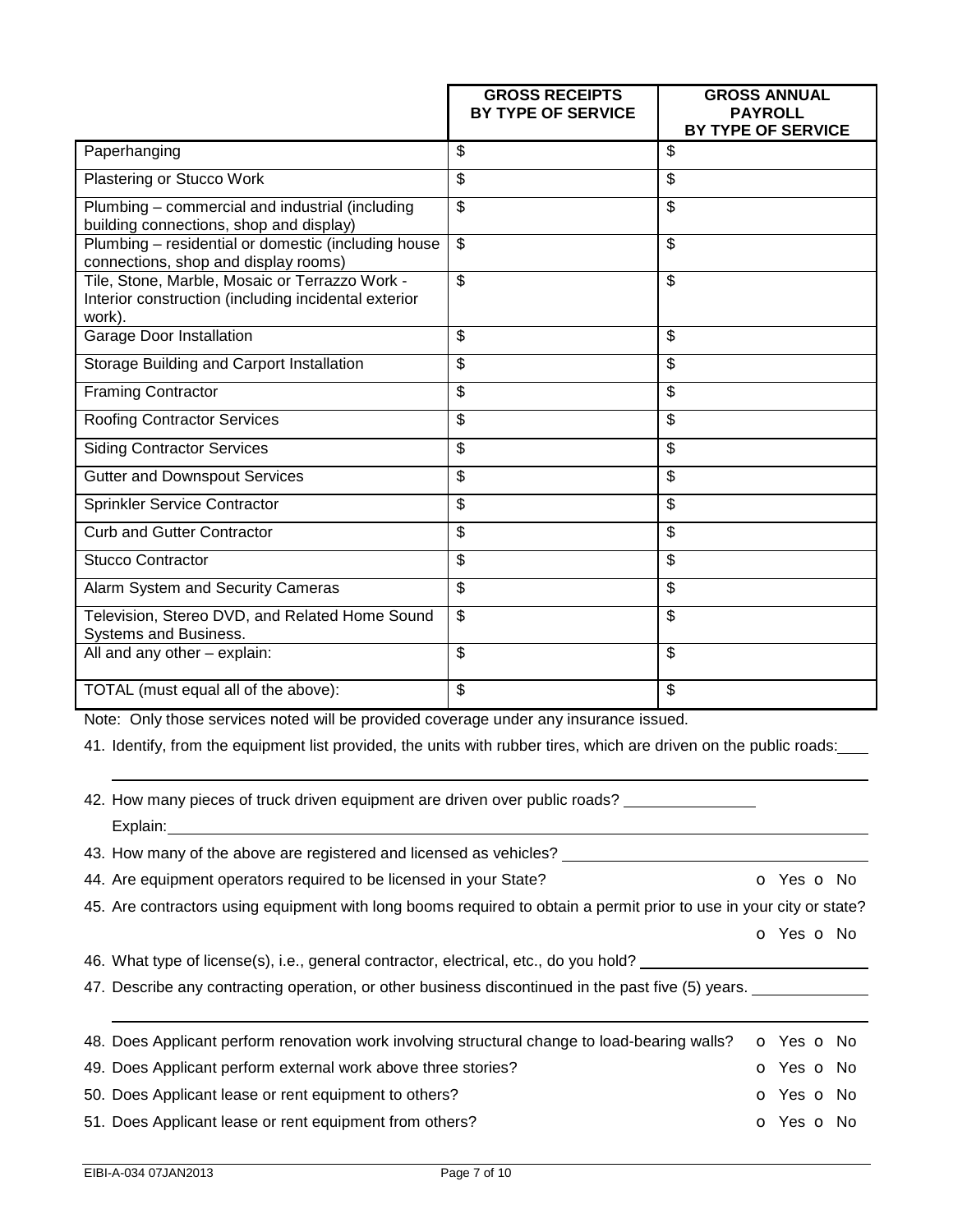| 52. Does Applicant distribute or sell building materials or supplies for installation by others?<br>53. If yes, show annual gross receipts from distribution or sale:                                                          | \$                                                    | o Yes o No               |  |  |  |  |  |  |  |  |
|--------------------------------------------------------------------------------------------------------------------------------------------------------------------------------------------------------------------------------|-------------------------------------------------------|--------------------------|--|--|--|--|--|--|--|--|
| 54. Do you hire sub-contractors?                                                                                                                                                                                               | o Yes o No                                            |                          |  |  |  |  |  |  |  |  |
| If Yes, do you require certification and evidence of insurance?                                                                                                                                                                |                                                       | O Yes O No               |  |  |  |  |  |  |  |  |
|                                                                                                                                                                                                                                | 55. Gross Annual receipts for sub-contracted work? \$ |                          |  |  |  |  |  |  |  |  |
| 56. Explain type of work sub-contracted to others: _____________________________                                                                                                                                               |                                                       |                          |  |  |  |  |  |  |  |  |
|                                                                                                                                                                                                                                |                                                       |                          |  |  |  |  |  |  |  |  |
| 57. Do you draw plans, designs, or specifications for others?                                                                                                                                                                  |                                                       | o Yes o No               |  |  |  |  |  |  |  |  |
| 58. Do you hire or lease any boats?                                                                                                                                                                                            |                                                       | o Yes o No               |  |  |  |  |  |  |  |  |
| 59. Do you rent any portion of your premises to others?                                                                                                                                                                        |                                                       | <b>o</b> Yes <b>o</b> No |  |  |  |  |  |  |  |  |
| 60. Note names of any partners, key employees, and principal owners involved in the business.                                                                                                                                  |                                                       |                          |  |  |  |  |  |  |  |  |
| <b>Title</b>                                                                                                                                                                                                                   | <b>Years with Firm</b><br><b>Name</b>                 |                          |  |  |  |  |  |  |  |  |
|                                                                                                                                                                                                                                |                                                       |                          |  |  |  |  |  |  |  |  |
|                                                                                                                                                                                                                                |                                                       |                          |  |  |  |  |  |  |  |  |
|                                                                                                                                                                                                                                |                                                       |                          |  |  |  |  |  |  |  |  |
| 61. Provide copies of:                                                                                                                                                                                                         |                                                       |                          |  |  |  |  |  |  |  |  |
| Advertisement, brochures, descriptive literature;<br>a.                                                                                                                                                                        |                                                       |                          |  |  |  |  |  |  |  |  |
| Sample contract between you and your clients outlining the services to be rendered;<br>b.                                                                                                                                      |                                                       |                          |  |  |  |  |  |  |  |  |
| Any other information, which may help describe your operation.<br>c.                                                                                                                                                           |                                                       |                          |  |  |  |  |  |  |  |  |
| 62. Answer the following:                                                                                                                                                                                                      |                                                       |                          |  |  |  |  |  |  |  |  |
| Does any one client or contract represent more than 50% of annual gross income?<br>a.                                                                                                                                          |                                                       | O Yes O No               |  |  |  |  |  |  |  |  |
|                                                                                                                                                                                                                                |                                                       |                          |  |  |  |  |  |  |  |  |
| Do you ever perform services on a salary or annual retainer basis?<br>b.                                                                                                                                                       |                                                       | O Yes O No               |  |  |  |  |  |  |  |  |
| If yes, explain. The same state of the state of the state of the state of the state of the state of the state of the state of the state of the state of the state of the state of the state of the state of the state of the s |                                                       |                          |  |  |  |  |  |  |  |  |

c. Has any Insured of your firm or organization ever been the subject of any complaint to or disciplinary action by authorities as a result of the professional services performed? **o** Yes **o** No If yes, provide detail on separate form.

d. Are you owed any compensation that any client refuses or is unable to pay in whole or in part?

|                                                                                       | <b>o</b> Yes <b>o</b> No |
|---------------------------------------------------------------------------------------|--------------------------|
| If yes, provide separate statement providing detail.                                  |                          |
| e. Have you filed any suit for the collection of fees during the past five (5) years? | o Yes o No               |
| If yes, attach detail.                                                                |                          |

63. What steps are taken to prevent unauthorized use of machines and equipment?\_\_\_\_\_\_\_\_\_\_\_\_\_\_\_\_\_\_\_\_

| 64. Months or period your business is open: From: |  |  |
|---------------------------------------------------|--|--|
|---------------------------------------------------|--|--|

|  |  | 65. Do you have a formal safety program in operation? |  |  |
|--|--|-------------------------------------------------------|--|--|
|--|--|-------------------------------------------------------|--|--|

66. Do you have personal property of others (not leased or rented equipment) in care, custody, or control?

o Yes o No

o Yes o No

If yes, explain type: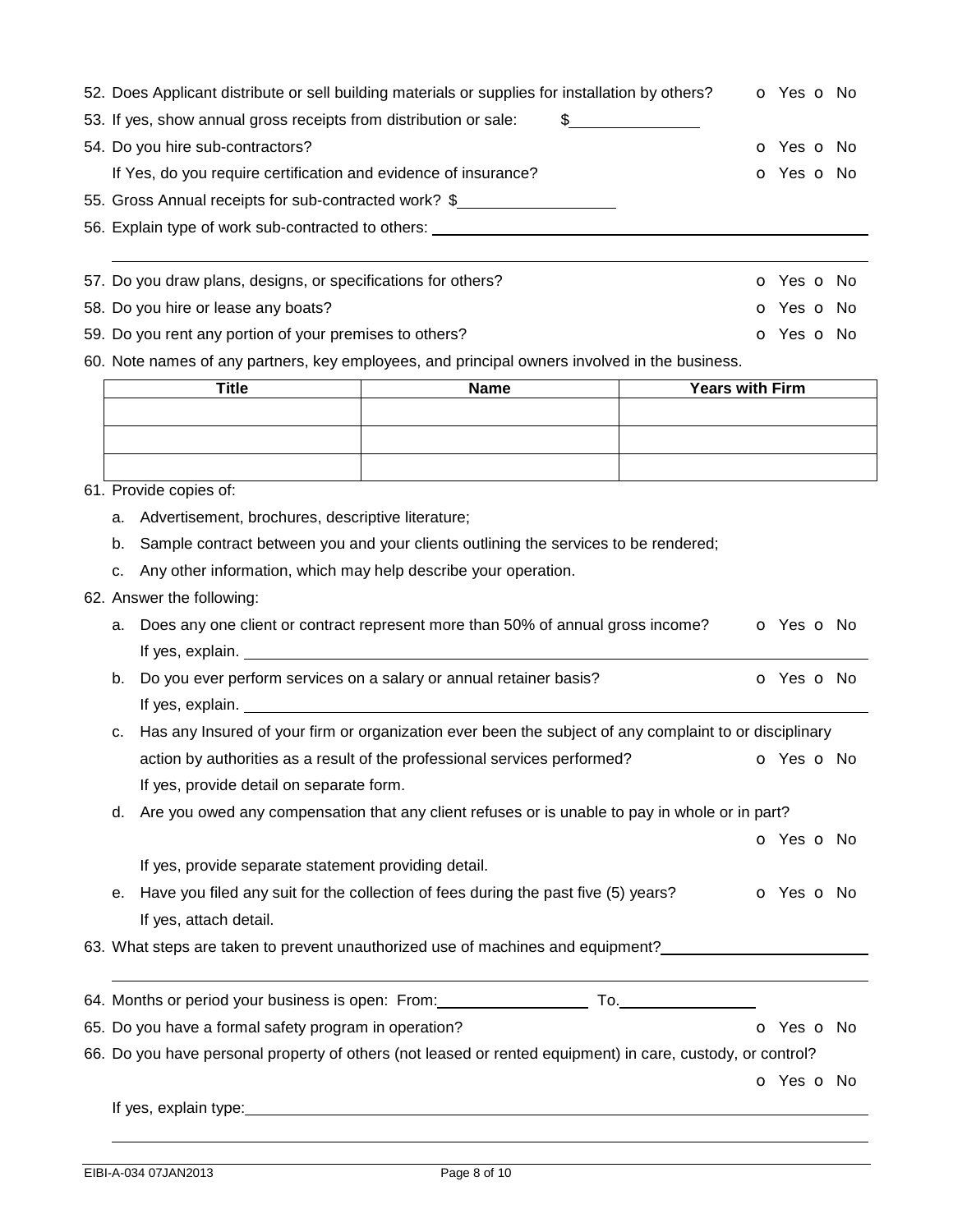|  |  |  |  |  |  | 67. Are all premises and equipment inspected or certified by any outside third party? |  |
|--|--|--|--|--|--|---------------------------------------------------------------------------------------|--|
|  |  |  |  |  |  |                                                                                       |  |

If yes, please complete the following: (Use additional paper if necessary.)

|    | a. Local Agency <b>o</b> Yes <b>o</b> No   |  |  | Name: _________________________                                                                                                                                                                                               |
|----|--------------------------------------------|--|--|-------------------------------------------------------------------------------------------------------------------------------------------------------------------------------------------------------------------------------|
|    | b. State Agency <b>o</b> Yes <b>o</b> No   |  |  |                                                                                                                                                                                                                               |
| C. | Federal Agency <b>o</b> Yes <b>o</b> No    |  |  |                                                                                                                                                                                                                               |
|    | d. Private Agency <b>o</b> Yes <b>o</b> No |  |  |                                                                                                                                                                                                                               |
|    | 68. What percent of your work is:          |  |  |                                                                                                                                                                                                                               |
|    | a. Commercial over 3 stories? __________%  |  |  |                                                                                                                                                                                                                               |
| b. | Residential 3 stories or less? __________% |  |  |                                                                                                                                                                                                                               |
|    | c. All Other                               |  |  | $\%$                                                                                                                                                                                                                          |
|    |                                            |  |  | 69. Would your company agree to participate in a sponsored Risk Management and Loss Control program if such                                                                                                                   |
|    | were offered in your area?                 |  |  | o Yes o No                                                                                                                                                                                                                    |
|    |                                            |  |  | If no, please briefly describe why not, or if yes, please indicate the best month during a year that such a                                                                                                                   |
|    |                                            |  |  | meeting should be scheduled. The manufacturer of the state of the state of the state of the state of the state of the state of the state of the state of the state of the state of the state of the state of the state of the |
|    |                                            |  |  |                                                                                                                                                                                                                               |
|    |                                            |  |  |                                                                                                                                                                                                                               |
|    |                                            |  |  | 70. Attach a schedule of all equipment owned, rented or leased for which insurance is requested. Information not<br>received will not be quoted, and no coverage will be provided should coverage be issued.                  |
|    |                                            |  |  |                                                                                                                                                                                                                               |

71. Is "OVER THE ROAD" coverage requested for:

|  | a. Mobile Equipment - "unlicensed":                                                                               |  | <b>o</b> Yes <b>o</b> No |
|--|-------------------------------------------------------------------------------------------------------------------|--|--------------------------|
|  | b. Equipment Mounted service vehicles – "licensed":                                                               |  | o Yes o No               |
|  | 72. If Commercial Auto Liability is required, please complete a separate questionnaire to obtain a quote for this |  |                          |

coverage.

73. If Commercial Building Property, Building Contents, Property in the open at the job site, or contractor's

equipment coverage is required, please complete a separate questionnaire.

74. Do you carry Workers' Compensation for all employees? **Canadiates and Solution Computer** o Yes **o** No

#### **REPRESENTATIONS AND WARRANTIES**

The "Applicant" is the party to be named as the "Insured" in any insuring contract if issued. By signing this Application, the Applicant for insurance hereby represents and warrants that the information provided in the Application, together with all supplemental information and documents provided in conjunction with the Application, is true, correct, inclusive of all relevant and material information necessary for the Insurer to accurately and completely assess the Application, and is not misleading in any way. The Applicant further represents that the Applicant understands and agrees as follows: (i) the Insurer can and will rely upon the Application and supplemental information provided by the Applicant, and any other relevant information, to assess the Applicant's request for insurance coverage and to quote and potentially bind, price, and provide coverage; (ii) the Application and all supplemental information and documents provided in conjunction with the Application are warranties that will become a part of any coverage contract that may be issued; (iii) the submission of an Application or the payment of any premium does not obligate the Insurer to quote, bind, or provide insurance coverage; and (iv) in the event the Applicant has or does provide any false, misleading, or incomplete information in conjunction with the Application, any coverage provided will be deemed void from initial issuance.

The Applicant hereby authorizes the Insurer and its agents to gather any additional information the Insurer deems necessary to process the Application for quoting, binding, pricing, and providing insurance coverage including, but not limited to, gathering information from federal, state, and industry regulatory authorities, insurers, creditors, customers, financial institutions, and credit rating agencies. The Insurer has no obligation to gather any information nor verify any information received from the Applicant or any other person or entity. The Applicant expressly authorizes the release of information regarding the Applicant's losses, financial information, or any regulatory compliance issues to this Insurer in conjunction with consideration of the Application.